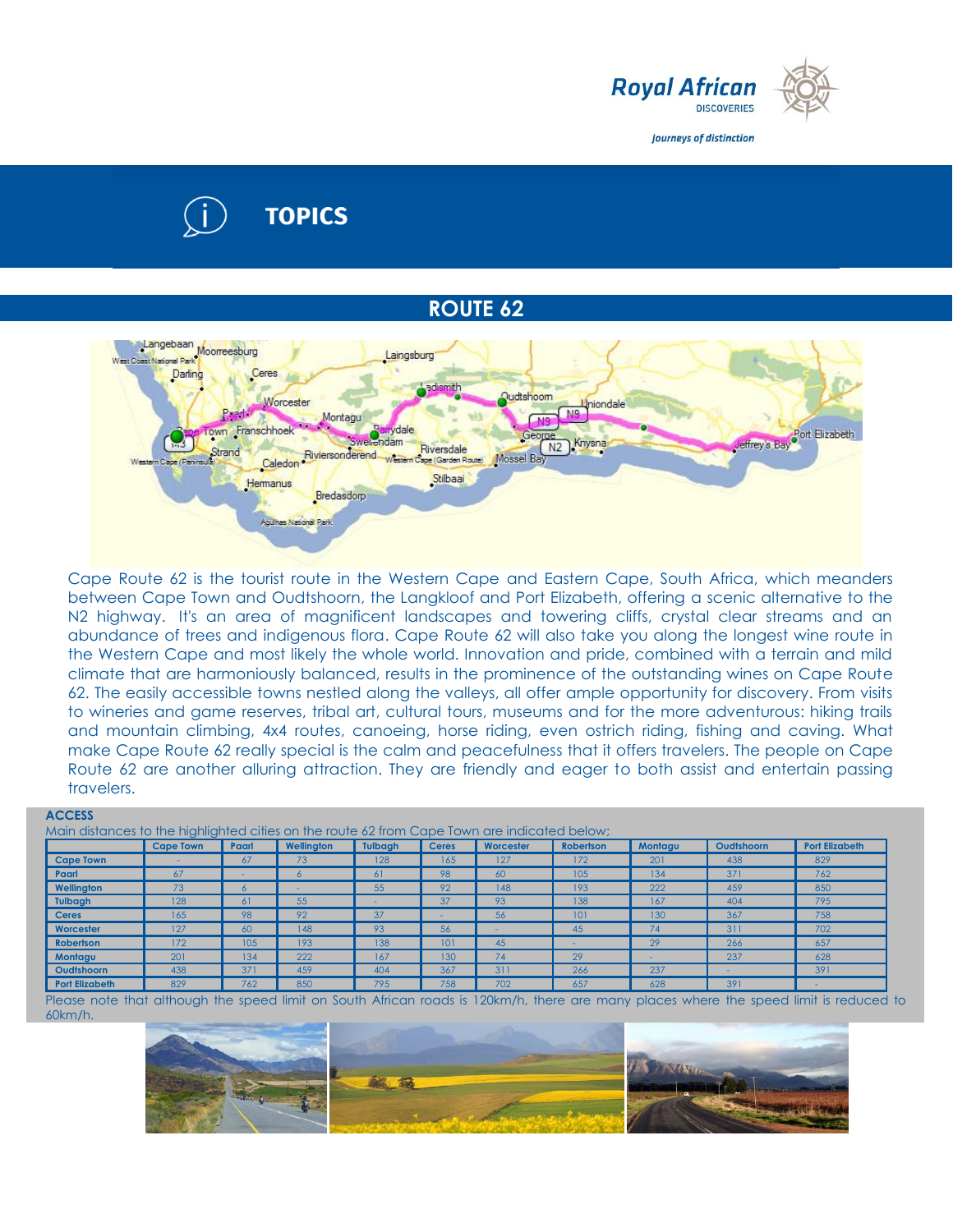#### **MAIN CITIES OF INTEREST PAARL**

Simply a 40-minute drive outside Cape Town, at the foot of the second-largest granite outcrop in the world, you'll find an unexpected jewel: the scenic town of Paarl. Paarl is a year round destination. The balmy summers call for outside entertaining, while the rainy Cape winters offers the perfect setting around the fireplace with a glass of world-class red wine, produced in the Paarl Valley. Take a trip down memory lane with the 12-km long Main Road, the longest in the country. The buildings lining Main Road present a mosaic of the most superb examples of Cape Dutch, Victorian, Edwardian and Art Deco architecture.

**Activities to do:** For the adventurous at heart explore the Paarl Valley from a different angle, either on horseback along the foothills of the mountains or through vineyards, or a wide variety of hiking trails and bike routes to choose from.

# **WELLINGTON**

Steeped in history and tradition, this town has a magical atmosphere that will captivate you once you discover the town, its people and myriad of attraction. The fact that the majority of South Africa vine-cutting nurseries are found in the Wellington area is due to the excellent soils and climate of the region.

**Activities to do:** The Wellington Wine Route is small and compact and cellars are within easy driving distance of another. The members of this route are all open to the public and will welcome wine lovers to come and taste their products in a friendly and informal atmosphere.

# **TULBAGH**

Tulbagh lays an easy 80 minutes' drive north of Cape Town, at the northern edge of the beautiful fertile Breede River Valley. Some of South Africa's well known wine estates are also situated in the Tulbagh Valley Drostdyhof, Theuniskraal, Twee Jonge Gezellen and the Paddagang Wine Shop, cater for discerning wine lovers.

**Activities to do:** Hiking and mountain biking routes, as well as horse riding, fishing and a range of sporting facilities are also available for the adventurous at heart.

## **CERES**

The north-western part of Route 62 forms a link with the West Coast and the Cedarberg, as well as providing an alternative route to Cape Town, 150km to the south-west. Ceres is the centre of a vast deciduous fruit producing region and lives up to its name in every way.

**Activities to do:** Visits in season to fruit farms to see the packing of fresh fruit and the drying of fruit; hikes and walks amongst magnificent rock formations and mountain fynbos; cherry picking in season; the viewing of San rock paintings; a variety of 4x4 routes; Bedford truck rides to the top of the highest mountain peak in the Western Cape; bird watching and visits to game farms.